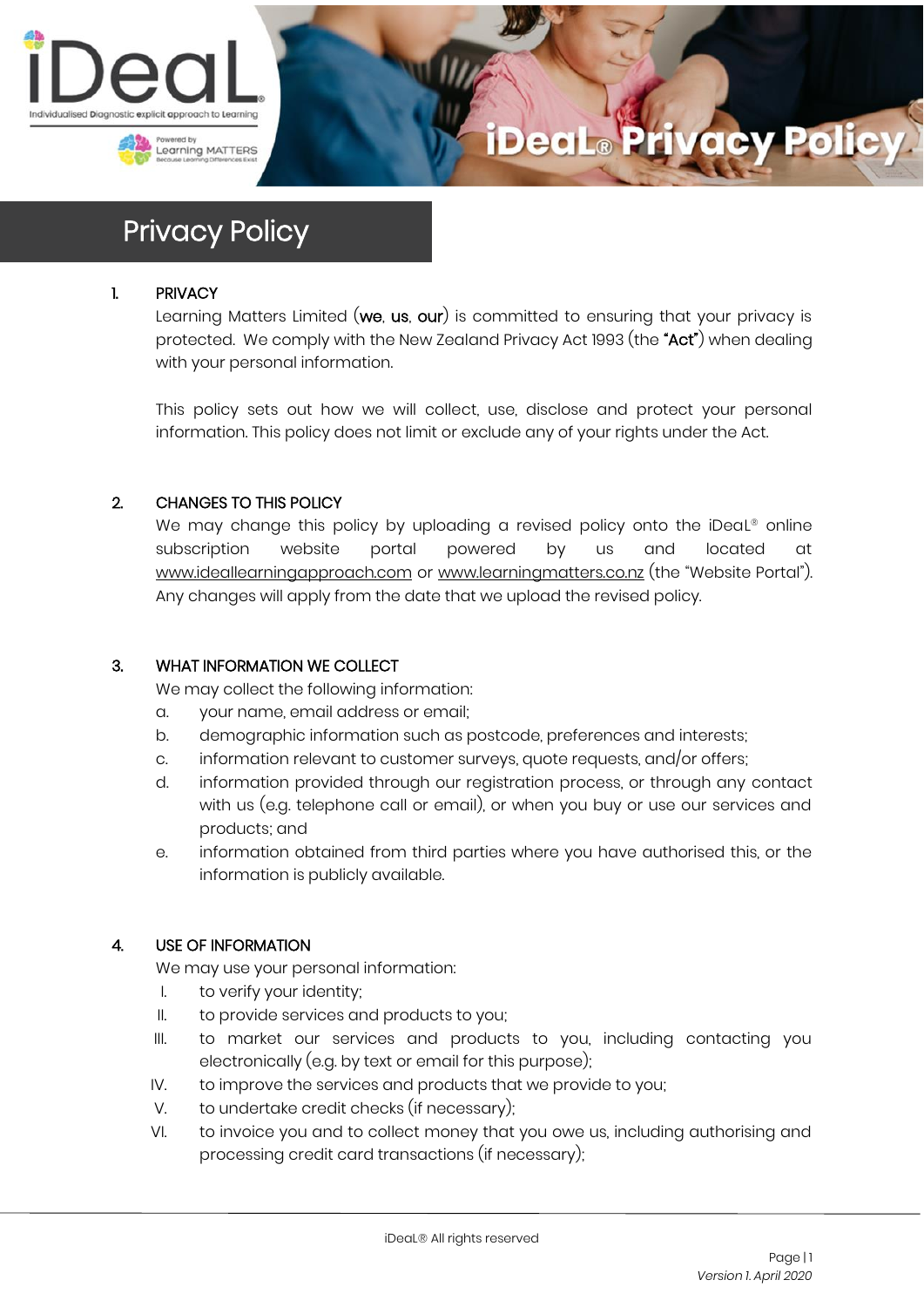



#### **Policy** eaL® Pri vacy

- VII. to respond to communications from you, including a complaint;
- VIII. to conduct research and statistical analysis (on an anonymised basis);
- IX. for any other purpose authorised by you or the Act; or
- X. to periodically send promotional email about new products, special offers or other information which we think you may find interesting using an email address which you have provided.

#### 5. DISCLOSING YOUR INFORMATION

We may disclose your personal information to:

- I. another company within our group;
- II. any business that supports our services and products, including any person that hosts or maintains any underlying IT system or data centre that we use to provide the Website Portal or other services and products;
- III. a credit reference agency for the purpose of credit checking you (if necessary);
- IV. other third parties (for anonymised statistical information);
- V. a person who can require us to supply your personal information (e.g. a regulatory authority);
- VI. any other person authorised by the Act or another law (e.g. a law enforcement agency); and
- VII. any other person authorised by you.

## 6. SECURITY

We will take reasonable steps to keep your personal information safe from loss, unauthorised activity, or other misuse. We are committed to ensuring that your information is secure. In order to prevent unauthorised access or disclosure, we have put in place suitable physical, electronic and managerial procedures to safeguard and secure the information collected online via the Website Portal. However, we are not responsible or liable for any unauthorised breaches of the Website Portal or our records by third parties.

## 7. ACCESSING AND CORRECTING YOUR INFORMATION

Subject to certain grounds for refusal set out in the Act, you have the right to access your readily retrievable personal information that we hold and to request a correction to your personal information. Before you exercise this right, we will need evidence to confirm that you are the individual to whom the personal information relates.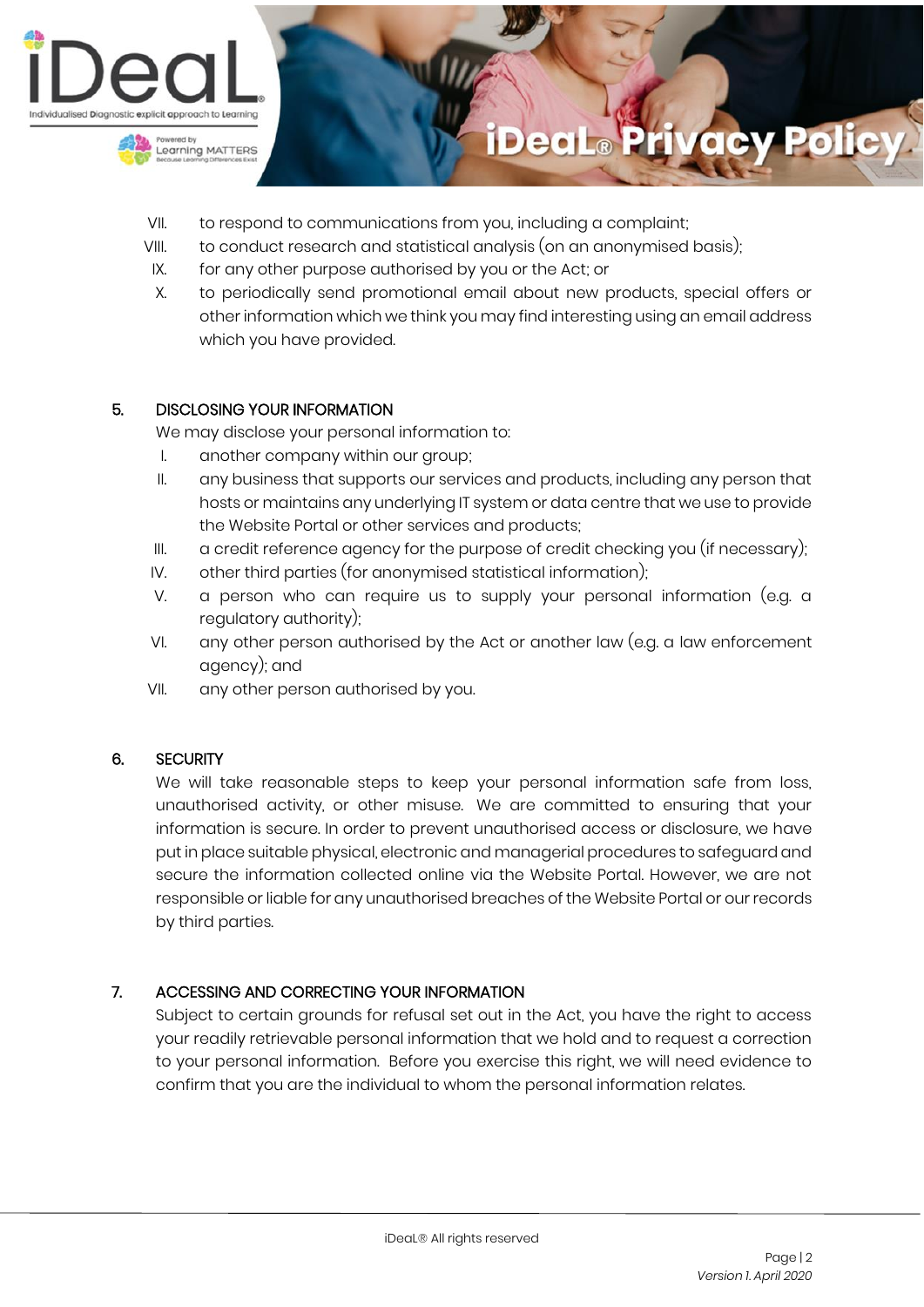



#### **Poli** ed L® Pri acv

In respect of a request for correction, if we think the correction is reasonable and we are reasonably able to change the personal information, we will make the correction. If we do not make the correction, we will take reasonable steps to note on the personal information that you requested the correction.

If you want to exercise either of the above rights, email us at [ideallearning@learningmatters.co.nz](mailto:ideallearning@learningmatters.co.nz) Your email should provide evidence of who you are and set out the details of your request (e.g. the personal information, or the correction, that you are requesting).

We may charge you our reasonable costs of providing to you copies of your personal information or correcting that information.

#### 8. INTERNET USE

While we take reasonable steps to maintain secure internet connections, if you provide us with personal information over the internet, the provision of that information is at your own risk.

If you follow a link on the Website Portal to another site, the owner of that site will have its own privacy policy relating to your personal information. We suggest you review that site's privacy policy before you provide personal information.

## 9. COOKIES

A cookie is a small file which asks permission to be placed on your computer's hard drive. Once you agree, the file is added and the cookie helps analyse web traffic or lets you know when you visit a particular site. Cookies allow web applications to respond to you as an individual. The web application can tailor its operations to your needs, likes and dislikes by gathering and remembering information about your preferences.

Overall, cookies help us provide you with a better website, by enabling us to monitor which pages you find useful and which you do not. A cookie in no way gives us access to your computer or any information about you, other than the data you choose to share with us.

You can choose to accept or decline cookies. Most web browsers automatically accept cookies, but you can usually modify your browser setting to decline cookies if you prefer. This may prevent you from taking full advantage of the Website Portal.